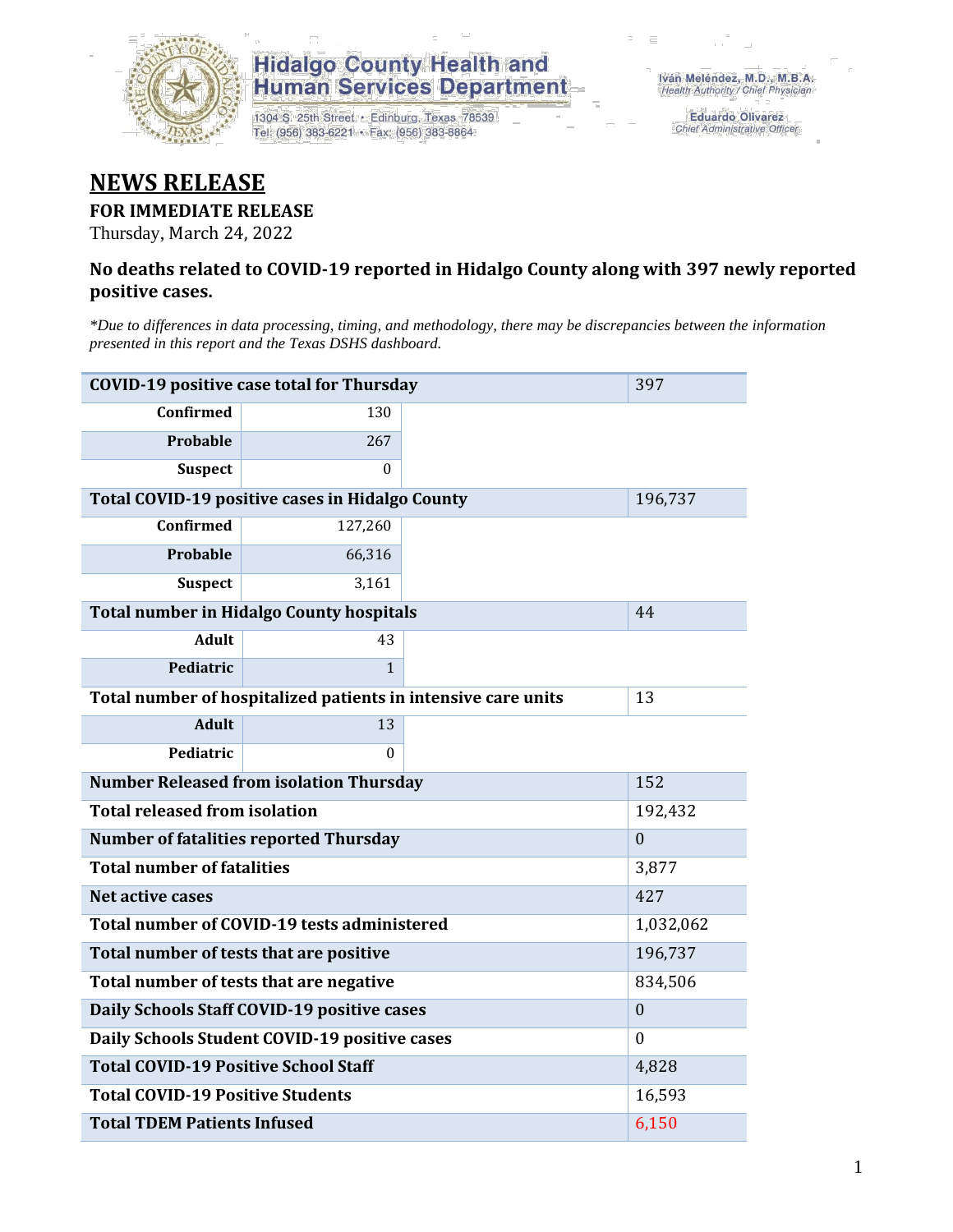

1304 S. 25th Street · Edinburg, Texas 78539 Tel: (956) 383-6221 · Fax: (956) 383-8864

Iván Meléndez, M.D., M.B.A. Health Authority / Chief Physician

> **Eduardo Olivarez** Chief Administrative Officer

*Hidalgo County uses the case status definition provided by the Texas Department of State Health Service's 2020 Epi Case Criteria Guide revised November 2020.*

- *1. Confirmed: A person who has tested positive through a molecular or PCR (oral or nasal swabs) test that looks for the presence of the virus's genetic material.*
- *2. Probable: A person who meets presumptive laboratory evidence through detection of COVID-19 by antigen test in a respiratory specimen.*
- *3. Suspect: A person who meets supported laboratory evidence through detection of specific antibodies in serum, plasma, whole body, and no prior history of being confirmed or probable case.*

*For more information of case status definition for COVID-19, please refer to:*

<https://www.dshs.state.tx.us/IDCU/investigation/epi-case-criteria-guide/2020-Epi-Case-Criteria-Guide.pdf>

| <b>Age Range</b> | <b>Number of Cases</b> |
|------------------|------------------------|
| $0 - 11$         | 76                     |
| 12-19            | 48                     |
| 20s              | 55                     |
| 30 <sub>s</sub>  | 67                     |
| 40s              | 52                     |
| 50s              | 48                     |
| 60s              | 37                     |
| $70+$            | 14                     |
| Total:           | 397                    |

#### Case Breakdown by Age Group: The death includes:

| <b>Age Range</b> | <b>Number of Cases</b> |
|------------------|------------------------|
| $0 - 11$         |                        |
| $12 - 19$        | 48                     |
| 20c              |                        |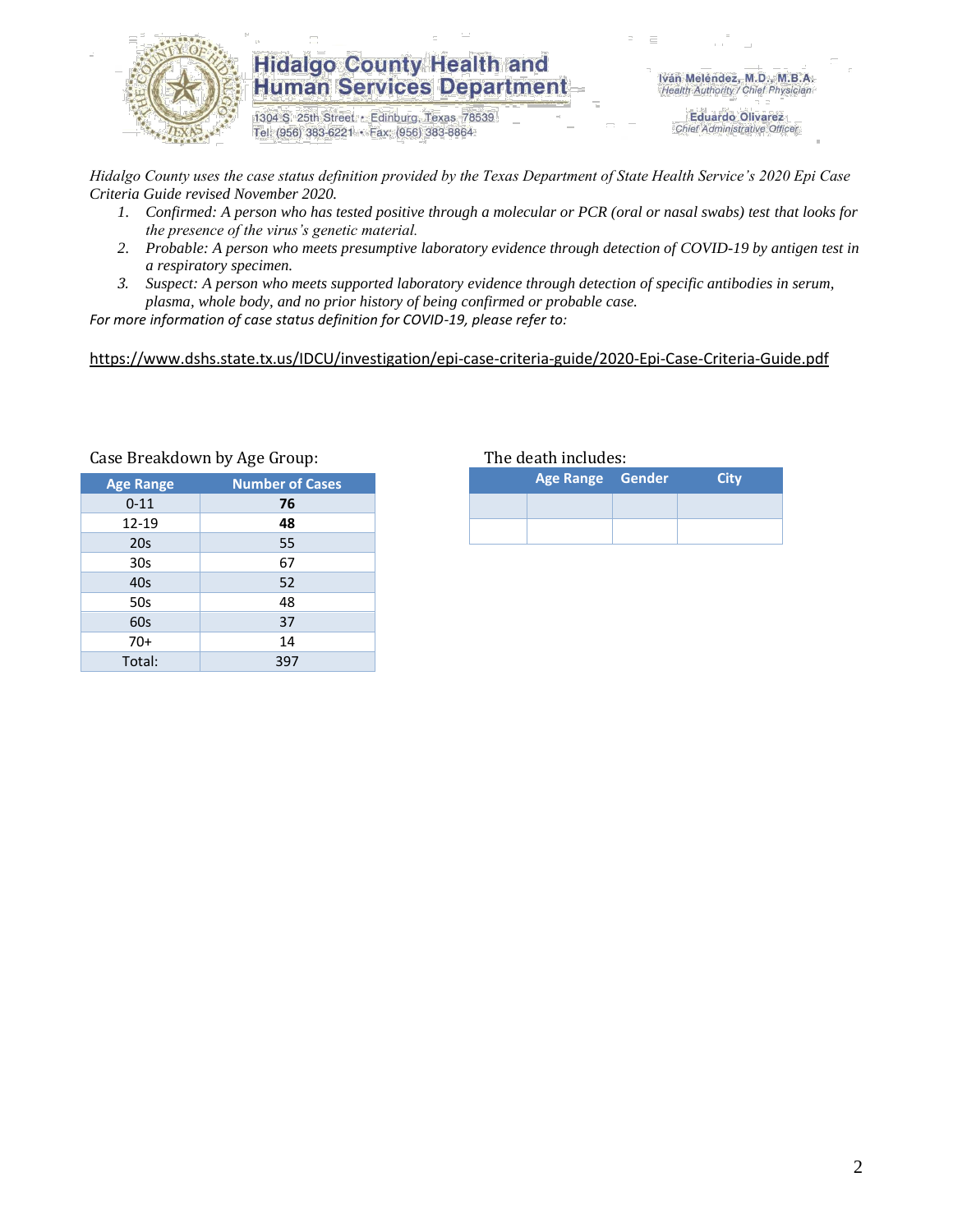

1304 S. 25th Street • Edinburg, Texas 78539<br>Tel: (956) 383-6221 • Fax: (956) 383-8864

Eduardo Olivarez<br>Chief Administrative Officer

#### Thursday, March 24, 2022 positive cases include:

|                         | <b>Age Range</b> | <b>Gender</b> | <b>City</b> |     | <b>Age Range</b> | <b>Gender</b> | <b>City</b> |
|-------------------------|------------------|---------------|-------------|-----|------------------|---------------|-------------|
| 1                       | $0 - 19$         | F             | Alamo       | 200 | $0 - 19$         | F             | Mission     |
| $\overline{\mathbf{2}}$ | $0 - 19$         | F             | Alamo       | 201 | $0 - 19$         | F             | Mission     |
| 3                       | $0 - 19$         | M             | Alamo       | 202 | $0 - 19$         | M             | Mission     |
| 4                       | $0 - 19$         | F             | Alamo       | 203 | $0 - 19$         | M             | Mission     |
| 5                       | $0 - 19$         | ${\sf M}$     | Alamo       | 204 | $0 - 19$         | F             | Mission     |
| 6                       | $0 - 19$         | F             | Alamo       | 205 | $0 - 19$         | F             | Mission     |
| $\overline{\mathbf{z}}$ | $0 - 19$         | ${\sf M}$     | Alamo       | 206 | $0 - 19$         | F             | Mission     |
| 8                       | $0 - 19$         | F             | Alamo       | 207 | $0 - 19$         | M             | Mission     |
| 9                       | $0 - 19$         | F             | Alamo       | 208 | $0 - 19$         | F             | Mission     |
| 10                      | $0 - 19$         | F             | Alamo       | 209 | $0 - 19$         | F             | Mission     |
| 11                      | 20s              | M             | Alamo       | 210 | $0 - 19$         | M             | Mission     |
| 12                      | 20s              | F             | Alamo       | 211 | $0 - 19$         | F             | Mission     |
| 13                      | 30s              | F             | Alamo       | 212 | $0 - 19$         | F             | Mission     |
| 14                      | 40s              | F             | Alamo       | 213 | $0 - 19$         | M             | Mission     |
| 15                      | 40s              | ${\sf M}$     | Alamo       | 214 | $0 - 19$         | $\mathsf F$   | Mission     |
| 16                      | 40s              | M             | Alamo       | 215 | $0 - 19$         | M             | Mission     |
| 17                      | 50s              | ${\sf M}$     | Alamo       | 216 | $0 - 19$         | M             | Mission     |
| 18                      | 50s              | F             | Alamo       | 217 | $0 - 19$         | M             | Mission     |
| 19                      | 50s              | M             | Alamo       | 218 | $0 - 19$         | F             | Mission     |
| 20                      | 30 <sub>s</sub>  | F             | Alton       | 219 | $0 - 19$         | F             | Mission     |
| 21                      | 40s              | F             | Alton       | 220 | $0 - 19$         | F             | Mission     |
| 22                      | 60s              | M             | Alton       | 221 | $0 - 19$         | M             | Mission     |
| 23                      | $0 - 19$         | M             | Donna       | 222 | $0 - 19$         | F             | Mission     |
| 24                      | $0 - 19$         | F             | Donna       | 223 | 20s              | M             | Mission     |
| 25                      | $0 - 19$         | F             | Donna       | 224 | 20s              | F             | Mission     |
| 26                      | $0 - 19$         | F             | Donna       | 225 | 20s              | F             | Mission     |
| 27                      | $0 - 19$         | F             | Donna       | 226 | 20s              | F             | Mission     |
| 28                      | $0 - 19$         | F.            | Donna       | 227 | 20s              | F.            | Mission     |
| 29                      | $0 - 19$         | M             | Donna       | 228 | 20s              | M             | Mission     |
| 30                      | $0 - 19$         | М             | Donna       | 229 | 20s              | F             | Mission     |
| 31                      | $0 - 19$         | M             | Donna       | 230 | 20s              | M             | Mission     |
| 32                      | $0 - 19$         | F             | Donna       | 231 | 20s              | F             | Mission     |
| 33                      | 20s              | F             | Donna       | 232 | 20s              | F             | Mission     |
| 34                      | 30 <sub>s</sub>  | F             | Donna       | 233 | 20s              | M             | Mission     |
| 35                      | 30 <sub>s</sub>  | F             | Donna       | 234 | 20s              | F             | Mission     |
| 36                      | 30 <sub>s</sub>  | м             | Donna       | 235 | 20s              | F             | Mission     |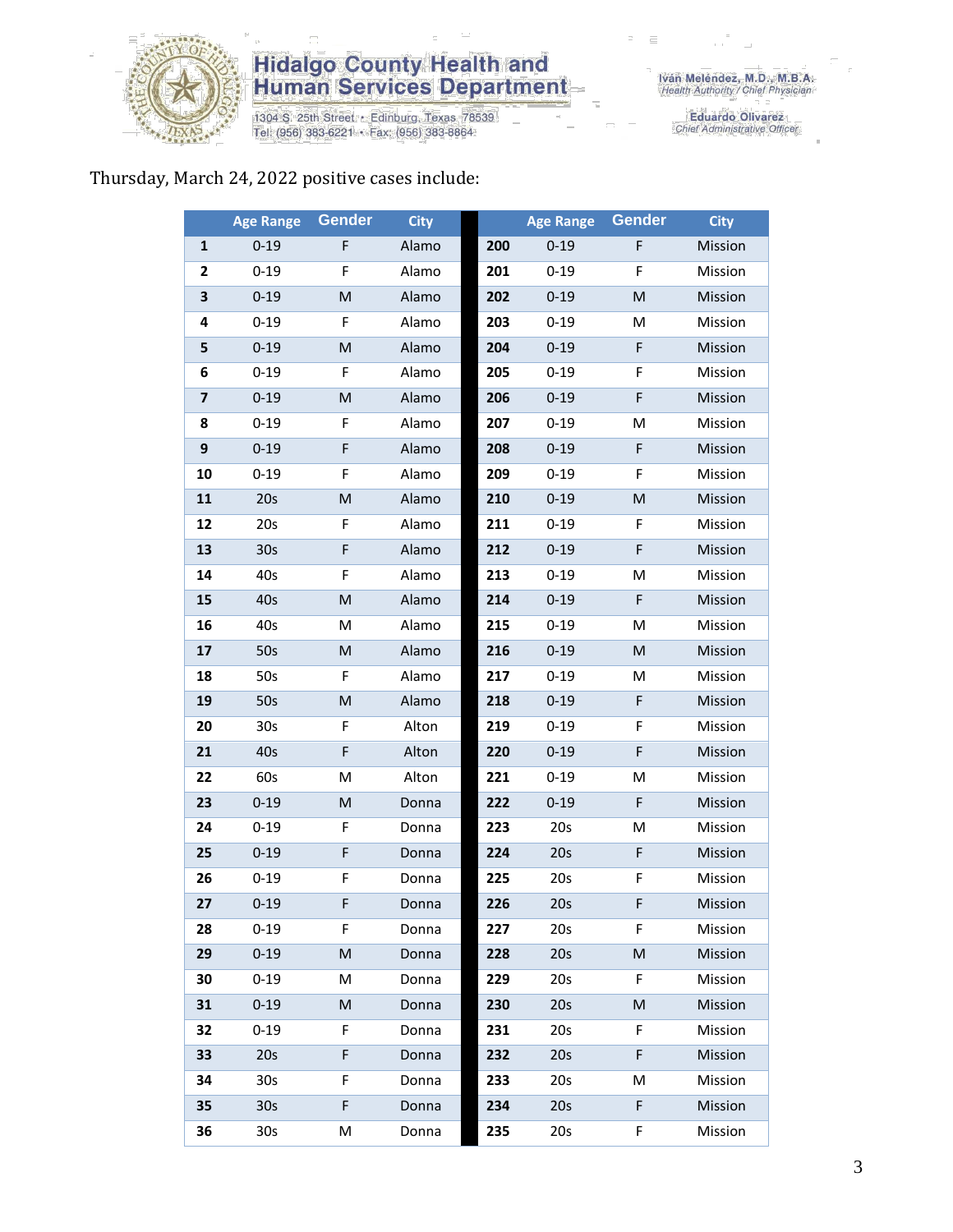

1304 S. 25th Street • Edinburg, Texas 78539<br>Tel: (956) 383-6221 • Fax: (956) 383-8864

Iván Meléndez, M.D., M.B.A.<br>Health Authority / Chief Physician

| 37 | 30 <sub>s</sub> | F  | Donna    | 236 | 20s             | M | Mission        |
|----|-----------------|----|----------|-----|-----------------|---|----------------|
| 38 | 30 <sub>s</sub> | F  | Donna    | 237 | 20s             | F | Mission        |
| 39 | 40s             | F  | Donna    | 238 | 30 <sub>s</sub> | M | Mission        |
| 40 | 40s             | F  | Donna    | 239 | 30 <sub>s</sub> | F | Mission        |
| 41 | 40s             | F  | Donna    | 240 | 30 <sub>s</sub> | F | Mission        |
| 42 | 40s             | M  | Donna    | 241 | 30 <sub>s</sub> | F | Mission        |
| 43 | 50s             | M  | Donna    | 242 | 30 <sub>s</sub> | F | Mission        |
| 44 | 50s             | M  | Donna    | 243 | 30 <sub>s</sub> | M | Mission        |
| 45 | 50s             | F  | Donna    | 244 | 30 <sub>s</sub> | M | Mission        |
| 46 | 60s             | M  | Donna    | 245 | 30 <sub>s</sub> | F | Mission        |
| 47 | 60s             | F  | Donna    | 246 | 30 <sub>s</sub> | F | Mission        |
| 48 | 60s             | F  | Donna    | 247 | 30 <sub>s</sub> | F | Mission        |
| 49 | 60s             | F  | Donna    | 248 | 30 <sub>s</sub> | M | Mission        |
| 50 | 60s             | M  | Donna    | 249 | 30 <sub>s</sub> | F | Mission        |
| 51 | 60s             | M  | Donna    | 250 | 30 <sub>s</sub> | F | <b>Mission</b> |
| 52 | 60s             | F. | Donna    | 251 | 30 <sub>s</sub> | F | Mission        |
| 53 | $70+$           | M  | Donna    | 252 | 30 <sub>s</sub> | F | Mission        |
| 54 | $0 - 19$        | M  | Edinburg | 253 | 40s             | M | Mission        |
| 55 | $0 - 19$        | M  | Edinburg | 254 | 40s             | F | Mission        |
| 56 | $0 - 19$        | F  | Edinburg | 255 | 40s             | M | Mission        |
| 57 | $0 - 19$        | F  | Edinburg | 256 | 40s             | M | Mission        |
| 58 | $0 - 19$        | F  | Edinburg | 257 | 40s             | F | Mission        |
| 59 | $0 - 19$        | M  | Edinburg | 258 | 40s             | F | Mission        |
| 60 | $0 - 19$        | M  | Edinburg | 259 | 40s             | F | Mission        |
| 61 | $0 - 19$        | M  | Edinburg | 260 | 40s             | M | <b>Mission</b> |
| 62 | $0 - 19$        | M  | Edinburg | 261 | 40s             | M | Mission        |
| 63 | $0 - 19$        | F  | Edinburg | 262 | 50s             | F | Mission        |
| 64 | 20s             | M  | Edinburg | 263 | 50s             | M | Mission        |
| 65 | 20s             | F  | Edinburg | 264 | 50s             | F | Mission        |
| 66 | 20s             | F  | Edinburg | 265 | 50s             | F | Mission        |
| 67 | 20s             | F  | Edinburg | 266 | 50s             | F | Mission        |
| 68 | 20s             | M  | Edinburg | 267 | 50s             | F | Mission        |
| 69 | 20s             | M  | Edinburg | 268 | 50s             | F | Mission        |
| 70 | 20s             | F  | Edinburg | 269 | 50s             | M | Mission        |
| 71 | 20s             | F  | Edinburg | 270 | 50s             | F | Mission        |
| 72 | 20s             | F  | Edinburg | 271 | 50s             | M | Mission        |
| 73 | 20s             | M  | Edinburg | 272 | 50s             | M | Mission        |
| 74 | 20s             | F  | Edinburg | 273 | 50s             | M | Mission        |
| 75 | 20s             | F  | Edinburg | 274 | 60s             | F | Mission        |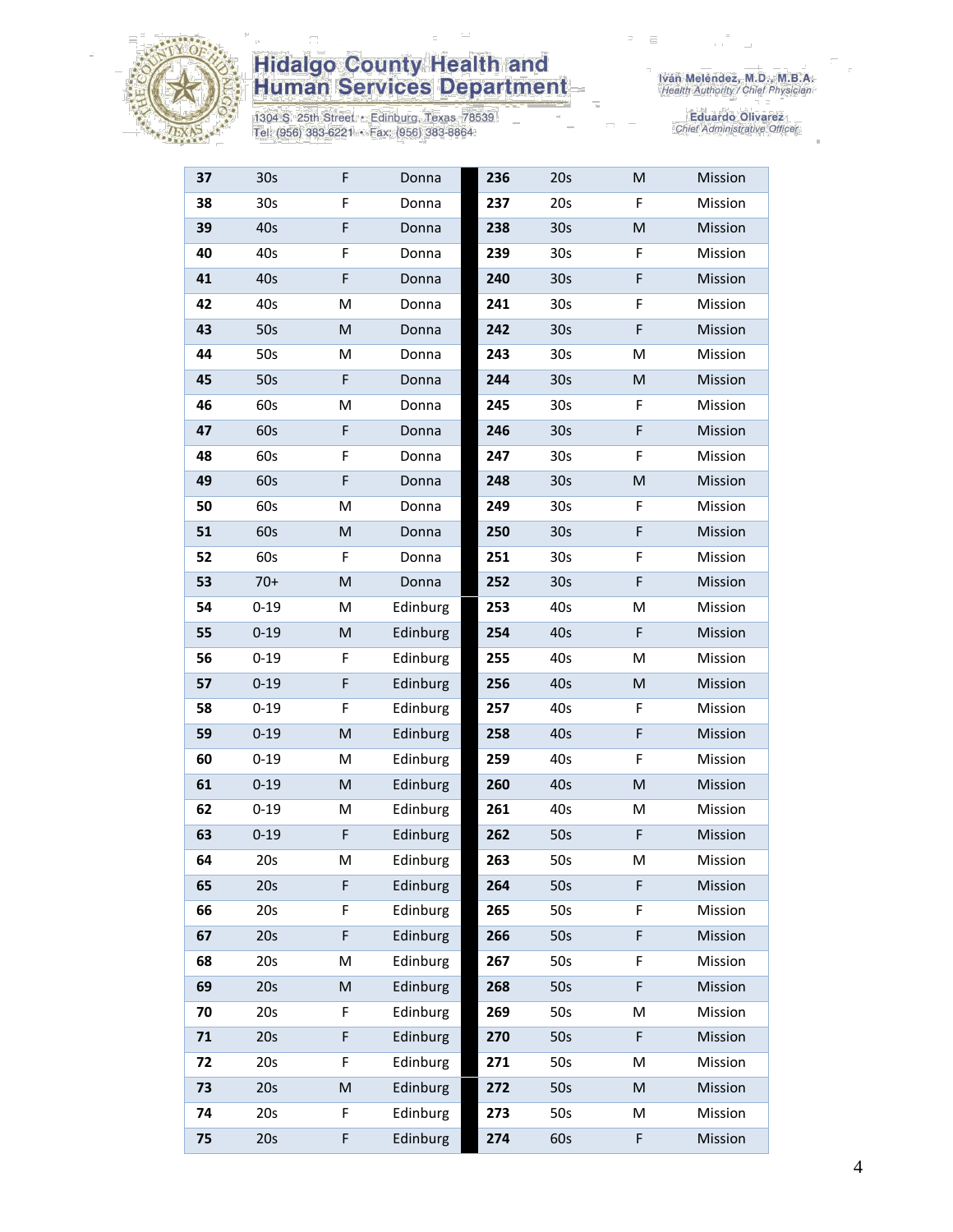

1304 S. 25th Street • Edinburg, Texas 78539<br>Tel: (956) 383-6221 • Fax: (956) 383-8864

| 76  | 20s             | M         | Edinburg | 275 | 60s             | M           | Mission  |
|-----|-----------------|-----------|----------|-----|-----------------|-------------|----------|
| 77  | 30 <sub>s</sub> | F         | Edinburg | 276 | 60s             | F           | Mission  |
| 78  | 30 <sub>s</sub> | F         | Edinburg | 277 | $70+$           | M           | Mission  |
| 79  | 30 <sub>s</sub> | M         | Edinburg | 278 | $70+$           | F           | Mission  |
| 80  | 30 <sub>s</sub> | M         | Edinburg | 279 | $70+$           | M           | Mission  |
| 81  | 30 <sub>s</sub> | M         | Edinburg | 280 | $0 - 19$        | ${\sf M}$   | Pharr    |
| 82  | 30 <sub>s</sub> | M         | Edinburg | 281 | $0 - 19$        | м           | Pharr    |
| 83  | 30 <sub>s</sub> | M         | Edinburg | 282 | $0 - 19$        | M           | Pharr    |
| 84  | 30 <sub>s</sub> | F         | Edinburg | 283 | $0 - 19$        | F           | Pharr    |
| 85  | 30 <sub>s</sub> | F         | Edinburg | 284 | 20s             | $\mathsf F$ | Pharr    |
| 86  | 30 <sub>s</sub> | F         | Edinburg | 285 | 20s             | F           | Pharr    |
| 87  | 30s             | F         | Edinburg | 286 | 20s             | $\mathsf F$ | Pharr    |
| 88  | 30s             | M         | Edinburg | 287 | 20s             | M           | Pharr    |
| 89  | 30 <sub>s</sub> | M         | Edinburg | 288 | 30 <sub>s</sub> | F           | Pharr    |
| 90  | 40s             | F         | Edinburg | 289 | 30 <sub>s</sub> | M           | Pharr    |
| 91  | 40s             | F         | Edinburg | 290 | 30 <sub>s</sub> | F           | Pharr    |
| 92  | 40s             | M         | Edinburg | 291 | 30 <sub>s</sub> | F           | Pharr    |
| 93  | 40s             | M         | Edinburg | 292 | 30 <sub>s</sub> | $\mathsf F$ | Pharr    |
| 94  | 50s             | F         | Edinburg | 293 | 30 <sub>s</sub> | F           | Pharr    |
| 95  | 50s             | F         | Edinburg | 294 | 30 <sub>s</sub> | ${\sf M}$   | Pharr    |
| 96  | 50s             | F         | Edinburg | 295 | 30 <sub>s</sub> | F           | Pharr    |
| 97  | 50s             | F         | Edinburg | 296 | 30 <sub>s</sub> | $\mathsf F$ | Pharr    |
| 98  | 50s             | F         | Edinburg | 297 | 40s             | F           | Pharr    |
| 99  | 50s             | F         | Edinburg | 298 | 40s             | $\mathsf F$ | Pharr    |
| 100 | 50s             | F         | Edinburg | 299 | 40s             | F           | Pharr    |
| 101 | 50s             | F         | Edinburg | 300 | 40s             | $\mathsf F$ | Pharr    |
| 102 | 50s             | M         | Edinburg | 301 | 40s             | $\mathsf F$ | Pharr    |
| 103 | 50s             | F         | Edinburg | 302 | 40s             | F           | Pharr    |
| 104 | 60s             | F         | Edinburg | 303 | 40s             | F           | Pharr    |
| 105 | 60s             | ${\sf M}$ | Edinburg | 304 | 50s             | ${\sf M}$   | Pharr    |
| 106 | 60s             | F         | Edinburg | 305 | 50s             | F           | Pharr    |
| 107 | 60s             | F         | Edinburg | 306 | 60s             | $\mathsf F$ | Pharr    |
| 108 | $70+$           | F         | Edinburg | 307 | 60s             | F           | Pharr    |
| 109 | $0 - 19$        | F         | Hidalgo  | 308 | 60s             | $\mathsf F$ | Pharr    |
| 110 | $0 - 19$        | F         | Hidalgo  | 309 | 60s             | F           | Pharr    |
| 111 | $0 - 19$        | F         | Hidalgo  | 310 | 60s             | F           | Pharr    |
| 112 | 20s             | M         | Hidalgo  | 311 | $70+$           | M           | Pharr    |
| 113 | 20s             | F         | Hidalgo  | 312 | $70+$           | F           | Pharr    |
| 114 | 40s             | F         | Hidalgo  | 313 | $0 - 19$        | F           | San Juan |
|     |                 |           |          |     |                 |             |          |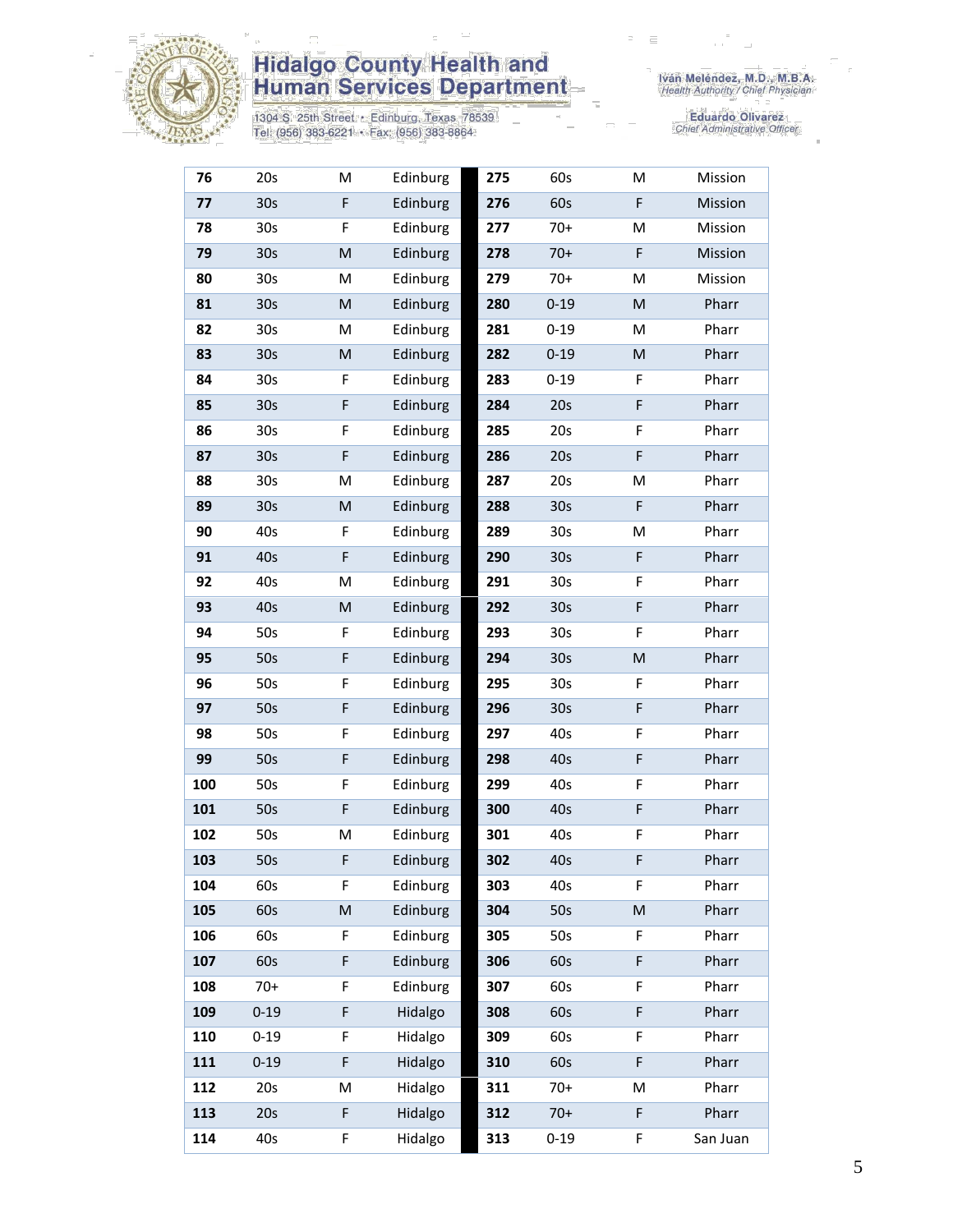

1304 S. 25th Street • Edinburg, Texas 78539<br>Tel: (956) 383-6221 • Fax: (956) 383-8864

| 115 | 50s             | M         | Hidalgo | 314 | $0 - 19$        | F           | San Juan    |
|-----|-----------------|-----------|---------|-----|-----------------|-------------|-------------|
| 116 | 50s             | M         | Hidalgo | 315 | $0 - 19$        | M           | San Juan    |
| 117 | 50s             | F         | Hidalgo | 316 | 20s             | F           | San Juan    |
| 118 | 60s             | F         | Hidalgo | 317 | 40s             | F           | San Juan    |
| 119 | 60s             | M         | Hidalgo | 318 | 50s             | F           | San Juan    |
| 120 | $70+$           | M         | Hidalgo | 319 | 50s             | F           | San Juan    |
| 121 | $0 - 19$        | ${\sf M}$ | McAllen | 320 | 60s             | $\mathsf F$ | San Juan    |
| 122 | $0 - 19$        | M         | McAllen | 321 | $0 - 19$        | F           | Undisclosed |
| 123 | $0 - 19$        | M         | McAllen | 322 | $0 - 19$        | F           | Undisclosed |
| 124 | $0 - 19$        | F         | McAllen | 323 | $0 - 19$        | F           | Undisclosed |
| 125 | $0 - 19$        | M         | McAllen | 324 | $0 - 19$        | M           | Undisclosed |
| 126 | $0 - 19$        | F         | McAllen | 325 | $0 - 19$        | M           | Undisclosed |
| 127 | $0 - 19$        | F         | McAllen | 326 | $0 - 19$        | F           | Undisclosed |
| 128 | $0 - 19$        | M         | McAllen | 327 | $0 - 19$        | F           | Undisclosed |
| 129 | $0 - 19$        | F         | McAllen | 328 | $0 - 19$        | M           | Undisclosed |
| 130 | $0 - 19$        | M         | McAllen | 329 | $0 - 19$        | M           | Undisclosed |
| 131 | $0 - 19$        | F         | McAllen | 330 | $0 - 19$        | F           | Undisclosed |
| 132 | $0 - 19$        | м         | McAllen | 331 | $0 - 19$        | M           | Undisclosed |
| 133 | $0 - 19$        | F         | McAllen | 332 | $0 - 19$        | F           | Undisclosed |
| 134 | $0 - 19$        | M         | McAllen | 333 | $0 - 19$        | F           | Undisclosed |
| 135 | $0 - 19$        | F         | McAllen | 334 | $0 - 19$        | M           | Undisclosed |
| 136 | 20s             | F         | McAllen | 335 | $0 - 19$        | M           | Undisclosed |
| 137 | 20s             | F         | McAllen | 336 | $0 - 19$        | $\mathsf F$ | Undisclosed |
| 138 | 20s             | F         | McAllen | 337 | $0 - 19$        | F           | Undisclosed |
| 139 | 20s             | F         | McAllen | 338 | $0 - 19$        | M           | Undisclosed |
| 140 | 20s             | F         | McAllen | 339 | 20s             | M           | Undisclosed |
| 141 | 20s             | ${\sf M}$ | McAllen | 340 | 30 <sub>s</sub> | F           | Undisclosed |
| 142 | 30 <sub>s</sub> | M         | McAllen | 341 | 30s             | F           | Undisclosed |
| 143 | 30 <sub>s</sub> | F         | McAllen | 342 | 30 <sub>s</sub> | F           | Undisclosed |
| 144 | 30 <sub>s</sub> | F         | McAllen | 343 | 30 <sub>s</sub> | F           | Undisclosed |
| 145 | 30 <sub>s</sub> | F         | McAllen | 344 | 40s             | $\mathsf F$ | Undisclosed |
| 146 | 30 <sub>s</sub> | M         | McAllen | 345 | 40s             | F           | Undisclosed |
| 147 | 30 <sub>s</sub> | F         | McAllen | 346 | 40s             | F           | Undisclosed |
| 148 | 30 <sub>s</sub> | F         | McAllen | 347 | 60s             | F           | Undisclosed |
| 149 | 30 <sub>s</sub> | F         | McAllen | 348 | 60s             | F           | Undisclosed |
| 150 | 40s             | M         | McAllen | 349 | $70+$           | F           | Undisclosed |
| 151 | 40s             | M         | McAllen | 350 | $70+$           | M           | Undisclosed |
| 152 | 40s             | M         | McAllen | 351 | $0 - 19$        | M           | Weslaco     |
| 153 | 40s             | F         | McAllen | 352 | $0 - 19$        | M           | Weslaco     |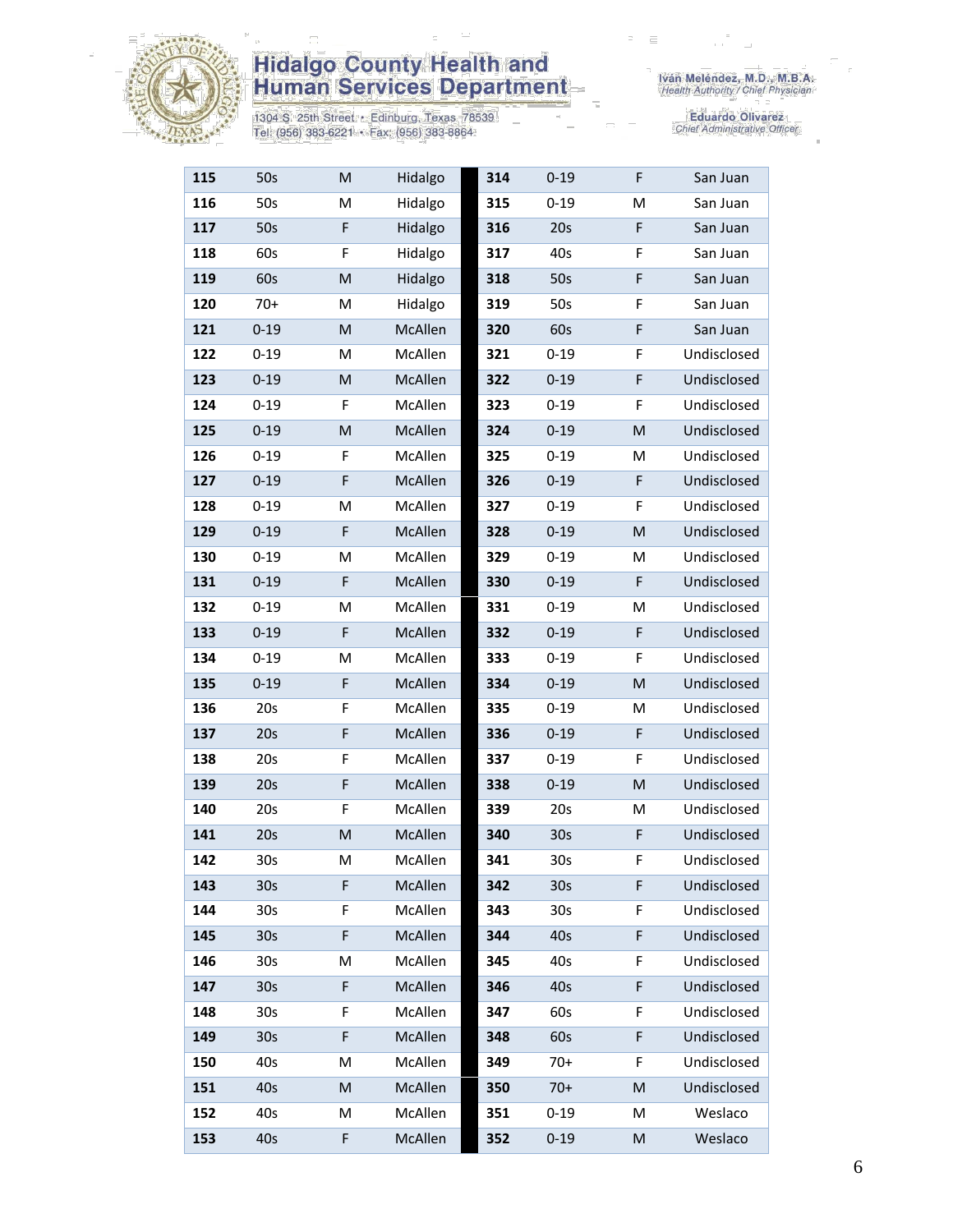

1304 S. 25th Street • Edinburg, Texas 78539<br>Tel: (956) 383-6221 • Fax: (956) 383-8864

Iván Meléndez, M.D., M.B.A.<br>Health Authority / Chief Physician

| 154 | 40s             | M | McAllen         | 353 | $0 - 19$        | F           | Weslaco |
|-----|-----------------|---|-----------------|-----|-----------------|-------------|---------|
| 155 | 40s             | M | McAllen         | 354 | $0 - 19$        | M           | Weslaco |
| 156 | 40s             | M | McAllen         | 355 | $0 - 19$        | M           | Weslaco |
| 157 | 40s             | F | McAllen         | 356 | $0 - 19$        | M           | Weslaco |
| 158 | 40s             | F | McAllen         | 357 | $0 - 19$        | м           | Weslaco |
| 159 | 40s             | M | McAllen         | 358 | $0 - 19$        | M           | Weslaco |
| 160 | 40s             | M | McAllen         | 359 | $0 - 19$        | M           | Weslaco |
| 161 | 40s             | F | McAllen         | 360 | $0 - 19$        | M           | Weslaco |
| 162 | 50s             | F | McAllen         | 361 | $0 - 19$        | F           | Weslaco |
| 163 | 50s             | M | McAllen         | 362 | $0 - 19$        | M           | Weslaco |
| 164 | 50s             | F | McAllen         | 363 | $0 - 19$        | M           | Weslaco |
| 165 | 50s             | F | McAllen         | 364 | $0 - 19$        | M           | Weslaco |
| 166 | 50s             | F | McAllen         | 365 | $0 - 19$        | M           | Weslaco |
| 167 | 50s             | M | McAllen         | 366 | $0 - 19$        | F           | Weslaco |
| 168 | 50s             | F | McAllen         | 367 | 20s             | M           | Weslaco |
| 169 | 50s             | F | McAllen         | 368 | 20s             | M           | Weslaco |
| 170 | 50s             | M | McAllen         | 369 | 20s             | м           | Weslaco |
| 171 | 60s             | M | McAllen         | 370 | 20s             | M           | Weslaco |
| 172 | 60s             | F | McAllen         | 371 | 20s             | M           | Weslaco |
| 173 | 60s             | M | McAllen         | 372 | 20s             | M           | Weslaco |
| 174 | 60s             | F | McAllen         | 373 | 30 <sub>s</sub> | F           | Weslaco |
| 175 | 60s             | M | McAllen         | 374 | 30 <sub>s</sub> | $\mathsf F$ | Weslaco |
| 176 | $70+$           | F | McAllen         | 375 | 30 <sub>s</sub> | F           | Weslaco |
| 177 | $70+$           | F | McAllen         | 376 | 30 <sub>s</sub> | $\mathsf F$ | Weslaco |
| 178 | $70+$           | M | McAllen         | 377 | 30 <sub>s</sub> | F           | Weslaco |
| 179 | $0 - 19$        | F | Mercedes        | 378 | 30 <sub>s</sub> | $\mathsf F$ | Weslaco |
| 180 | $0 - 19$        | M | Mercedes        | 379 | 30 <sub>s</sub> | F           | Weslaco |
| 181 | $0 - 19$        | F | <b>Mercedes</b> | 380 | 30s             | F           | Weslaco |
| 182 | $0 - 19$        | M | Mercedes        | 381 | 30 <sub>s</sub> | м           | Weslaco |
| 183 | $0 - 19$        | M | Mercedes        | 382 | 40s             | M           | Weslaco |
| 184 | $0 - 19$        | M | Mercedes        | 383 | 40s             | M           | Weslaco |
| 185 | $0 - 19$        | M | Mercedes        | 384 | 40s             | F           | Weslaco |
| 186 | $0 - 19$        | F | Mercedes        | 385 | 40s             | M           | Weslaco |
| 187 | 20s             | F | Mercedes        | 386 | 40s             | F           | Weslaco |
| 188 | 20s             | F | Mercedes        | 387 | 40s             | F           | Weslaco |
| 189 | 20s             | M | Mercedes        | 388 | 50s             | $\mathsf F$ | Weslaco |
| 190 | 20s             | M | Mercedes        | 389 | 50s             | M           | Weslaco |
| 191 | 30 <sub>s</sub> | F | Mercedes        | 390 | 50s             | M           | Weslaco |
| 192 | 30 <sub>s</sub> | M | Mercedes        | 391 | 60s             | M           | Weslaco |